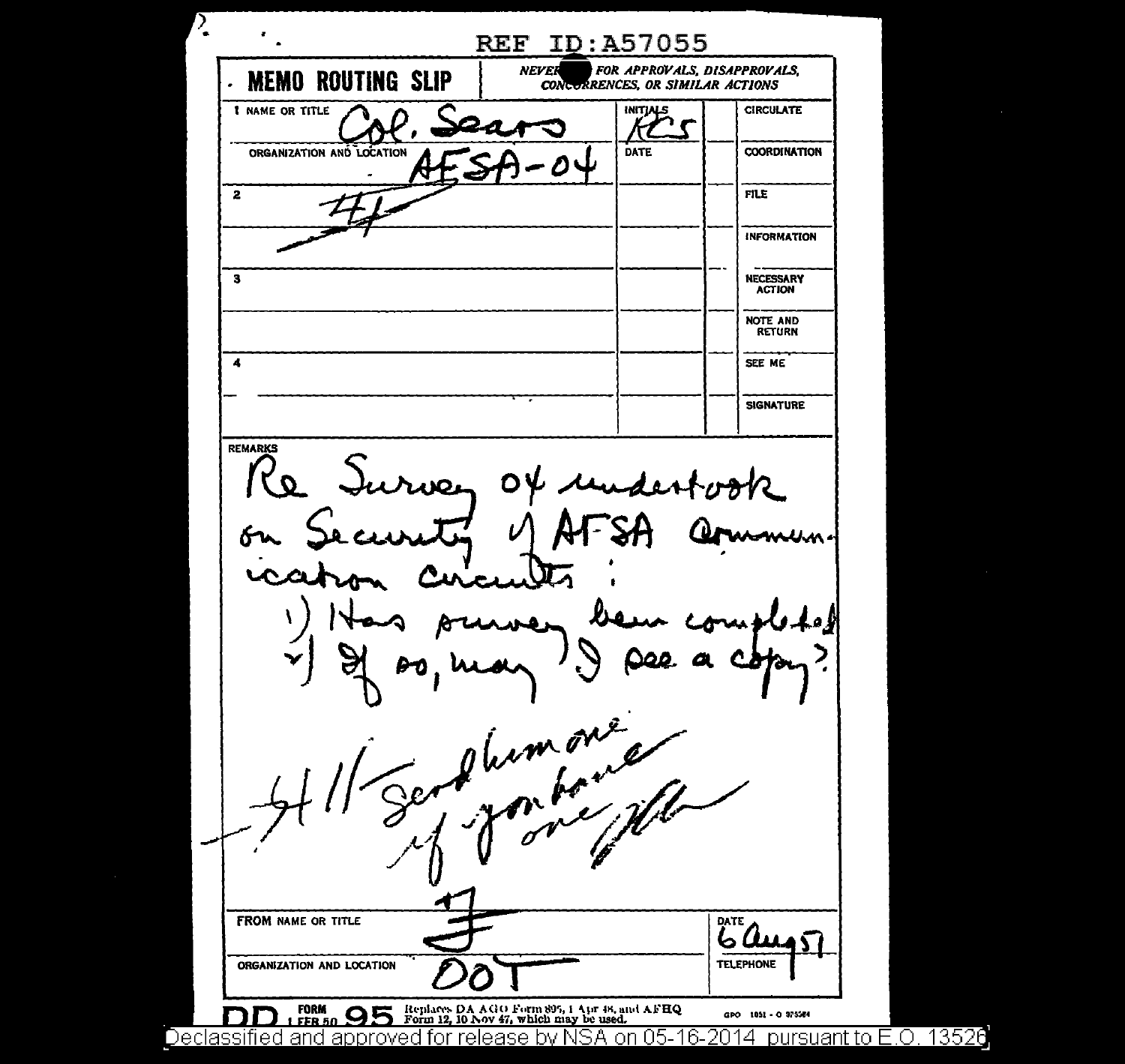$\frac{1}{2}$ 

 $\boldsymbol{r}$ 

### SHAHARY REFORT ON RECURITY OF AFSA COMMUNICATIONS

DIF too B signed 27 apr 5%

#### $\mathbf{r}$ **INTRODUCTION**

**WERE A STORED AND THE TIME OF A SIMPLE** 

15 april 1951<br>  $4//C$ <br>
5  $6/3$  Retention<br>
8  $27$   $4/h$   $5$ <br>
16  $8$   $9$   $9$   $10$   $10$   $10$ <br>
17  $27$   $4/h$   $5$ <br>
17  $\frac{100}{3}$ <br>
17  $\frac{100}{3}$ <br>
17  $\frac{100}{3}$ <br>
17  $\frac{100}{3}$ <br>
17  $\frac{100}{3}$ <br>
17  $\frac{100}{3}$ <br>
17  $\frac{100}{3}$ <br>
17 AFSA-OL has been engaged over the last several months in an  $\mathbf{L}$ analysis of AFSA communications for the purpose of determining the types and extensiveness of information potentially available to foreign traffic amalysis through similar studies. Voluminous amounts of detailed technical data have been opupiled, and consolidation of the material into a final eamplete report has proven so time-consuming that a summary report of findings is sonsidered essential and is contained herein. The detailed report, shen completed, will serve chiefly as reference material for future studies. The study is based primarily on analysis performed on all messages handled between the AFSA processing center and intercopt setivities during the period 15 June - 15 July, 1950. (A volume breakdown by originating station during the base period of study is attached as Inclosure 1.) Inassum as AFSA economication procedures have remained basically unchanged, findings based on traffic of that period are generslly true of the situation at prepent. The report also incorporates results of subsequent spot checks on the same traffic, and results of sontinuous review of traffic handled at the ARS and NSS communications aunters.

#### II. SUMMAY OF GIMEACTERISTICS OF INTERCENT TRAFFIC

#. The communications of AFSA would gain the sttention of foreign traffic analysts in the course of elementary studies of U. S. military

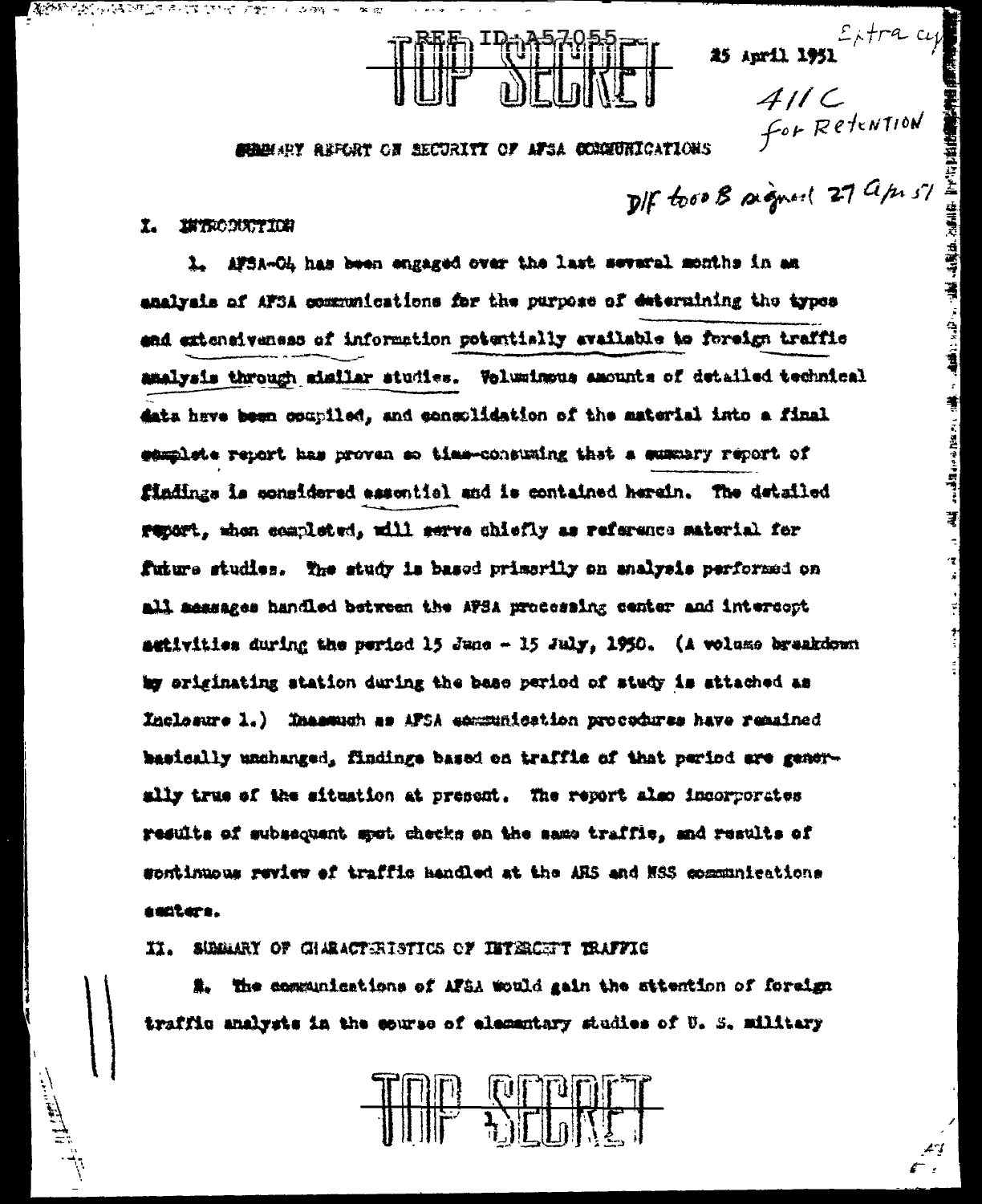communications. Such studies would emtail segregation of entrypted traffic by external eharacteristics. It would be noted that a distinctive general system, characterized by an eight letter message indicator, contains the vast bulk of all encrypted traffic of the armed Forces, and that well over 90% of the traffic in this system is routed to UEPSS, which can be identified as Arlington Hall Station. The originators of this traffic are desigmated on each message by means of fixed address groups. These same originators send and receive messages in other general systems with routing to UEPAS er BHFW. A mumber of eharacteristies inherent in B/I setivity are evident in AFSA epakunications. Among these are:

- (a) The worldwide nature of the organization can be determined easily by eryphonet reconstruction.
- (b) The volume of traffic in the eryptenet is extremely heavy (60-85% of all Armed Forces encrypted traffic).
- (e) Practically all of the traffic is reuted to or from ene central location, identifiable as Arlington Hall **Mation.**
- Traffic flow is almost entirely unidirectional (99%)  $(d)$ into Arlington).
- (e) Technical mature of the traffic is indicated by monsenformance to command shannels as apposed to normal command, administrative or operational traffic.
- (f) Large velumes originate from locations which are apparently not of adequate military significance to warrant such velwme.



÷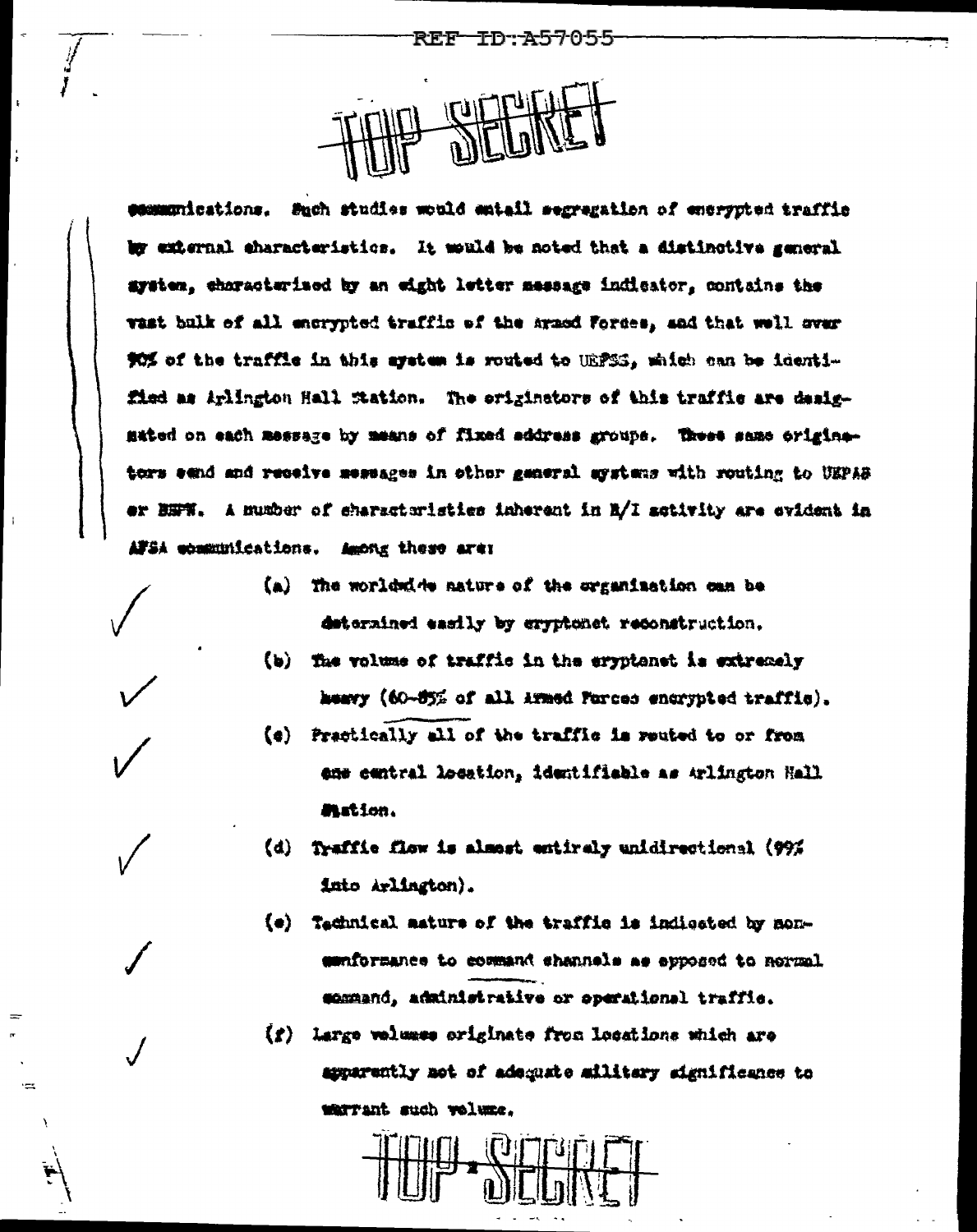

(g) Occasional plain-language disclosures secur which contain phrases such as "raw traffic," or even magnerypted intercents.

3. Analysis of data leading to establishment of these charactoristics inevitably results in conclusions that AFSA intercept traffic can be identified as such. These conclusions are substantiated by easily accessible collateral information. Specific operating practices which either provide additional substantiating evidence or are potential sources of further insecurity are separately considered below.

a. Control serial mumbers. The practice, peculiar to intercept traffic, of using a special set of serial numbers externally to aid in maintaining continuity of traffic flow, is considered to provide enery intersapt with a definite aid in checking continuity of his intercept, or if he as desires, a means of checking our intercept volume with a minimum of effort.

h. Variable system indicators. Given good intercept esverage and a basic knowledge of intercept operations, there is evidence to indicate that the variable indicator system can be solved and that traffic originated by individual stations may be mategorised into the traffic types represented by the variable indicators. When this is assomplished, it is possible to sompare ane station against another with respect to general intercept comirol ebjectives, intercent cancellities of individual stations, etc. With exceptionally good coverage by foreign intercept, such information is used to reveal the aignificance of traffic totals resulting from events of international importance, thus defining missions more clearly and reflecting U, S, intelligence



il.  $\ddot{\cdot}$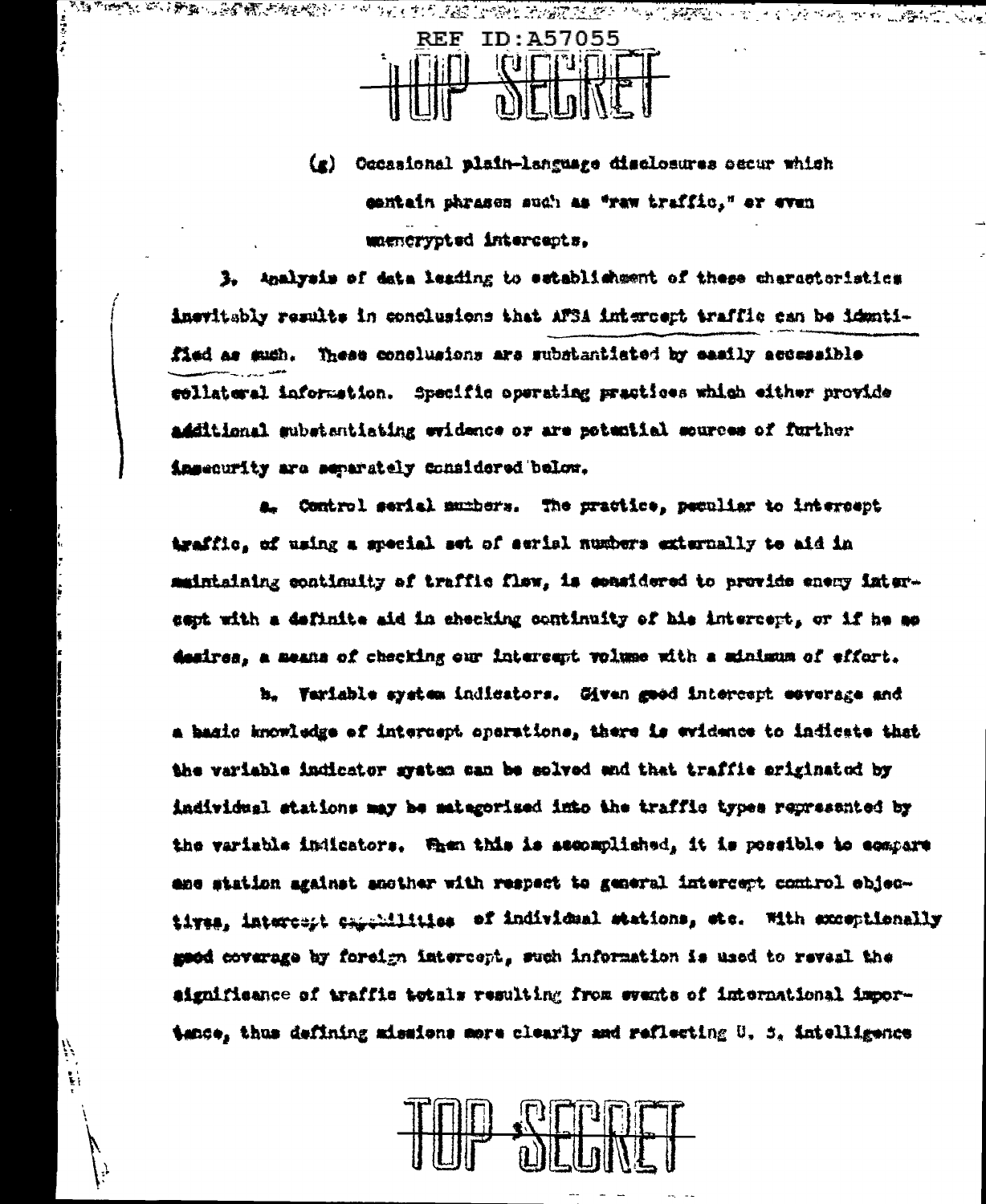REF—TD-A57055



 $EO 3.3(h)(2)$ PL 86-36/50 USC 3605

requirements. For example, a study of totals immediately before and after the invasion of South Esrsa reveals that that station took the lead in interception of Horth Kerean military circuits. Although U. S. intelligence regairements are obvious in this case, situations may arise in the future involuing U.S. intelligence requirements which are less abvious, and apuld be revealed only through fluctustions in AFSA totals. When the general mission at a given installation is known or suspected, further details, including the specific sircuits monitored, might be obtained by manipulation of traffic flow en fereign circuits and observation of effects on rew traffic totals. When details of intercept control have been reconstructed to the point that apseific targets are identified. it is concelvable that inferences may be drawn regarding suploitability of foreign traffic.

e. Call signs and addressing information. Ample evidence is present to permit general identification of activities involved, to establish realistic limkages between AFSA. AHS, AFSS and M58, and to tie in the collection activity with disseminating activities.

d. Precedence, In general, precedences are quite uniform, and begone revealing only when unusually high presedence from intercept stations san be linked with significant energy artivity. This has eccurred on a number of occasions. (See Inclesure 2.)

a. Raruns, Traffic from intercept stations is also characterised hy an unusually high rate of reruns compared to other military traffic. Although no particular intelligence mignificance is attached to this factor, it serves to improve foreign intercept coverage.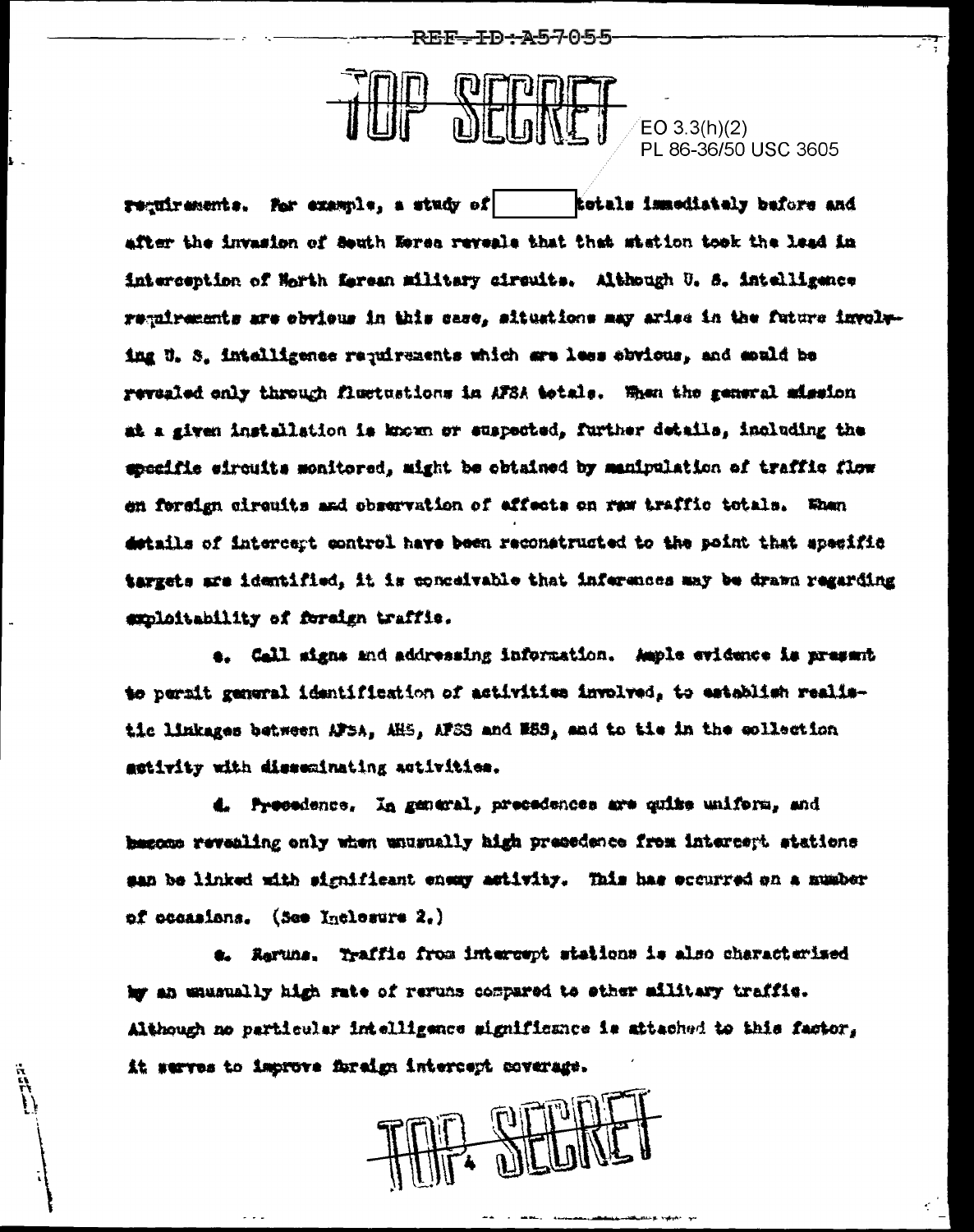

## $EO(3.3(h)(2)$ PL 86-36/50 USC 3605

 $\langle \cdot \rangle$ 

f. Traffic types. Based en categorisation of traffic by type, and identification of the types, each type has sharecteristics of its own. For example, identification of one type as weather regults in notation that almost all weather intercepts are obtained at stations in the Pecific area. The assumption follows that this traffic consists of energoted weather transmissione from Asian statiens. Although this analysis project did not include monitoring of inter-communication between intercept stations, it is understood that copies of weather traffic intercepted at Cuam (the largest source ef such traffic forwarded to AFSA) are forwarded to LUET This may be interpreted as indicating the axistence of a processing unit at that lesation, an assumption exprorted by a flow of traffic during June from LUEI to indrews AFB, hawwn to be the headquarters of the Mir Force Weather Service. į

364.7

يا بان ب

 $+$  34 kg  $+$ 

ŧ

g. Gryptographic characteristics. A study of the eight-letter indicators used on esrambled text revoals several mon-randon selections. 盐 sceasional pair of messages with identicsl indicators was found. Identicals in the first and eighth pesitions of individual indicators escurred at a rate far lower than expected random, suggesting that such essurrances are mormally suppressed but appear eccationally as violations of crypto-operating instructions. There was a high rate of repetition of a given letter in the same position of several consequiive indicators. Prequency sounts on letters used per position per station per day reveal that stations may be grouped according to distinctive frequency distribution patterns; that within these groupings the patterns for any ans of the first six positions vary daily, although a given pattern may

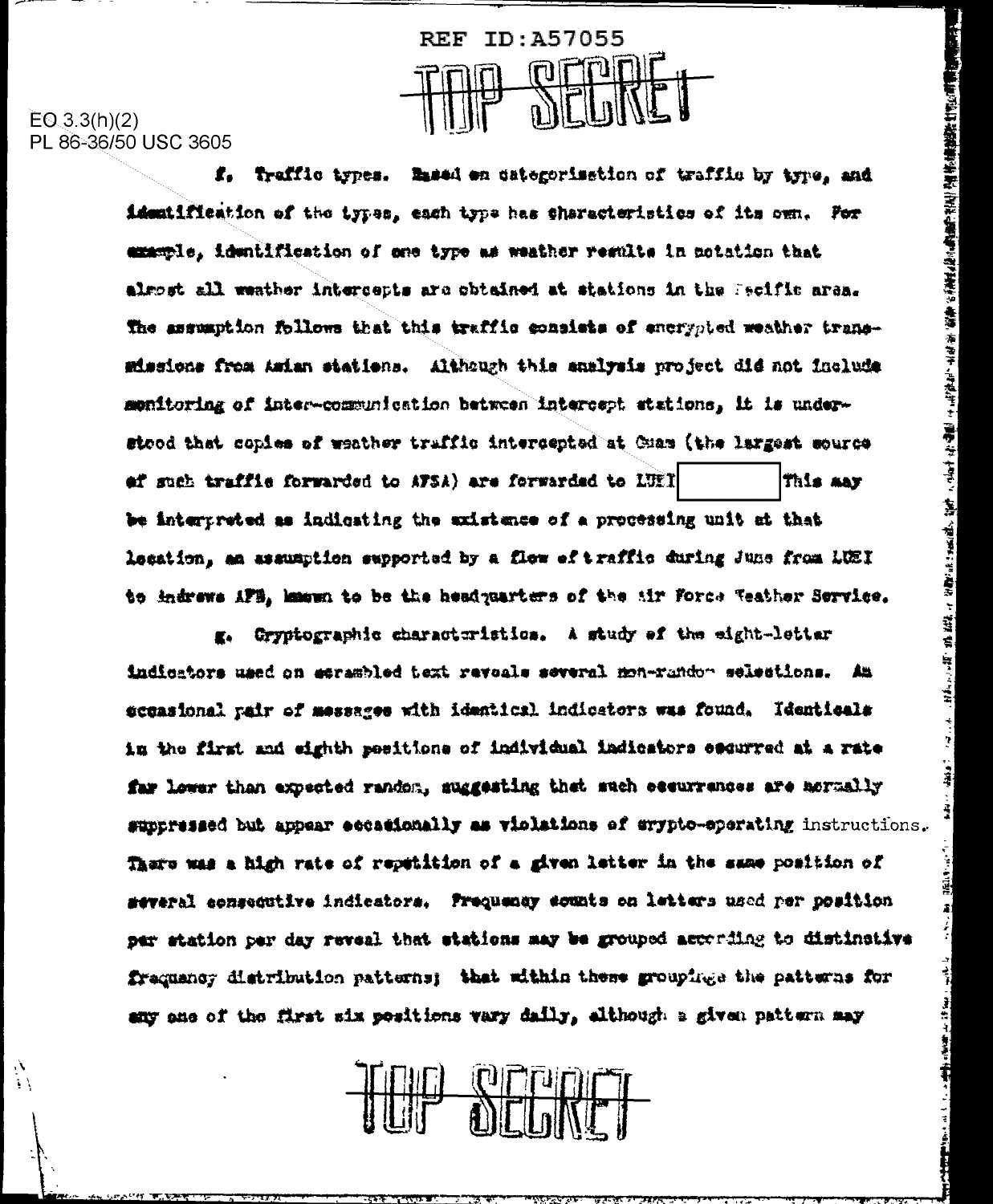

recur in the same position or in any other of the first six positions: that. also within these groupings, the seventh position pattern is the same from day to day. Salection of the eighth letter appeared to be random except for avoidance of letters identical to those used in the first position.

(h) Onerator efficiency and discipline. Traffic examined by proesture analysts temlled 25,631 measages. The overall discrepancy average (0.12 per message) compares favorably with the average of all military stations (more than one per message). Immodiate corrective action was taken en the more serious violations and practicos as examplified by Inclosures 3 through 3.

III. HOS-INTERCEPT COMOULDATION: OF 2FS4 AND RELATED ACTIVITIES.

A. Relationenir between AFSA and the Lervice cryptologic agencies haying been established through cosmunications associations (see paragraph De above), valid assumptions concerning their respective functions are made on the basis of volumes and types of traffic, other communications contacts. thain language messages, and an abundance of unclassified collateral information. The bulk of the mon-intercept traffic asn be grouped into three major categories on the basis of eryptonets, whirossess, length, volume and direction of traffic. One of these deserves lamadiate consideration in that sufficient evidence is present to indicate that its purpose is the disseningtion of COMBY products. Through enalysis of volume, presedences, and addressees, wyptenete in this group may well provide foreign analysts with am index to the amount of COMINT success enjoyed by AFSA. For example, a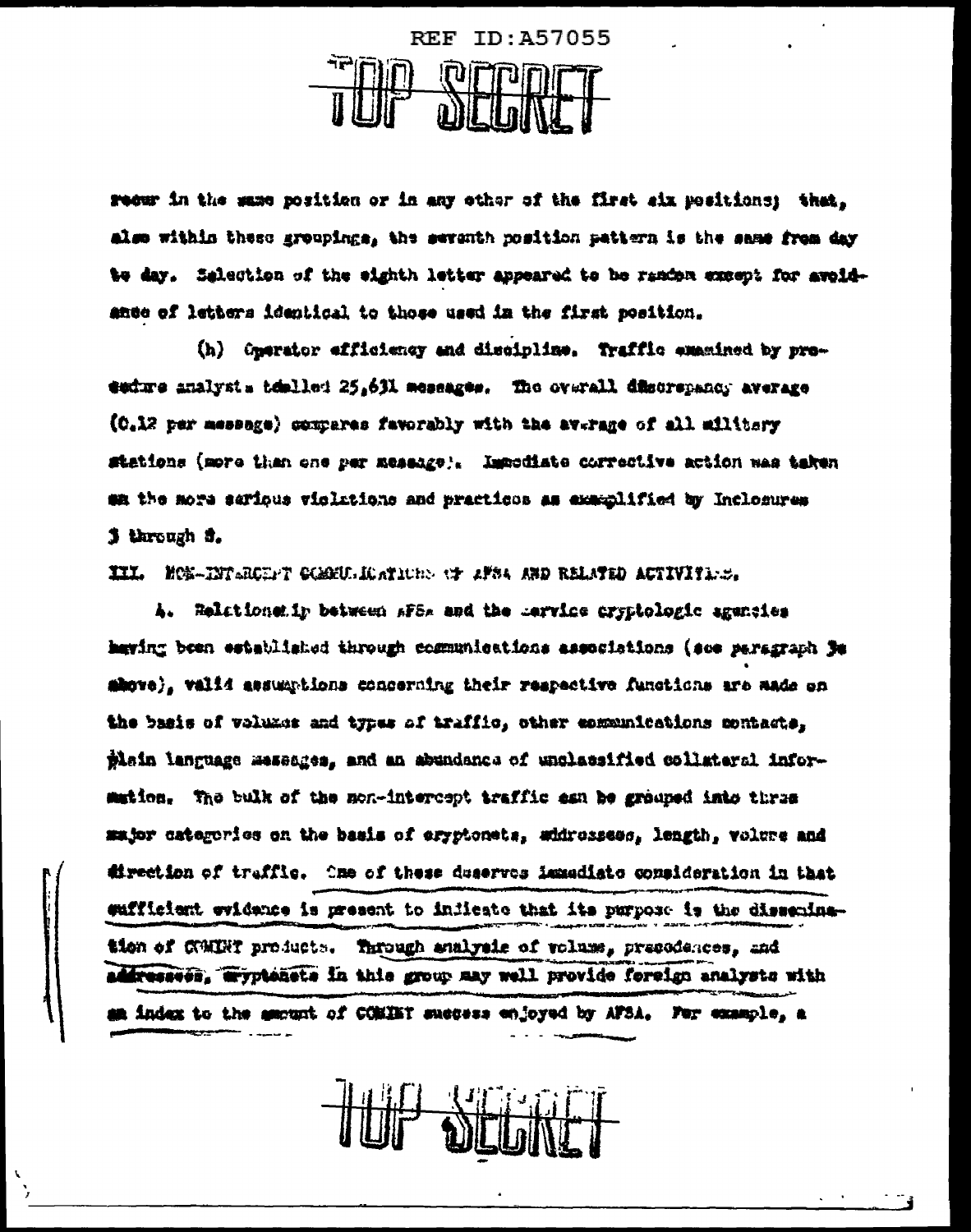REF ID:A57055

# $EO 3.3(h)(2)$ PL 86-36/50 USC 3605

significant increase in the volume of istercept traffic received from subsequent to the invasion of Seuth Weres was accompanied by a considerable ingrease in traffic from Arlington Ball to CINCPS, both in message volume and lengih. Freesdences rose from routine and prierity to sperational immediate and energency. These messages were assumed to contain intelligence derived from Horth Morem; intercept and the high presedences indicated that the traffic was of vital importance to the tactical efforts of the U. H. forces. This is cited by may of example, for a number of ether significant and imfermetive patterns were moted in this type of traffic. Incidentally, the matter of presodences mas taken up immediately with the originators of the traffic izrolved with the result that a noticeable lewaring of precedence followed. The entire problem of communications implyed in dissemination has been discussed at langth with security representatives of ASA and Op-202, and it is hoped that operationally femaible cover plans can be implemented. IV. PROTECTIVE ACTION.

5. The findings reported above indicate generally that the security af AFSA elegtrical spænnications is inadequate. Idaally, protective action usuld involve the resoval of characteristics which permit the segregation af XFSA traffic and the identification of address damignations. The removal af these characteristics is an extremaly couplex transaission security probles since AFSA is fased with the task of restoring protection to an identified afiganisation rather than initially establishing protection for a new arganisaiisu, A diaguise ia meedad and AFCA san effect this disguise only by either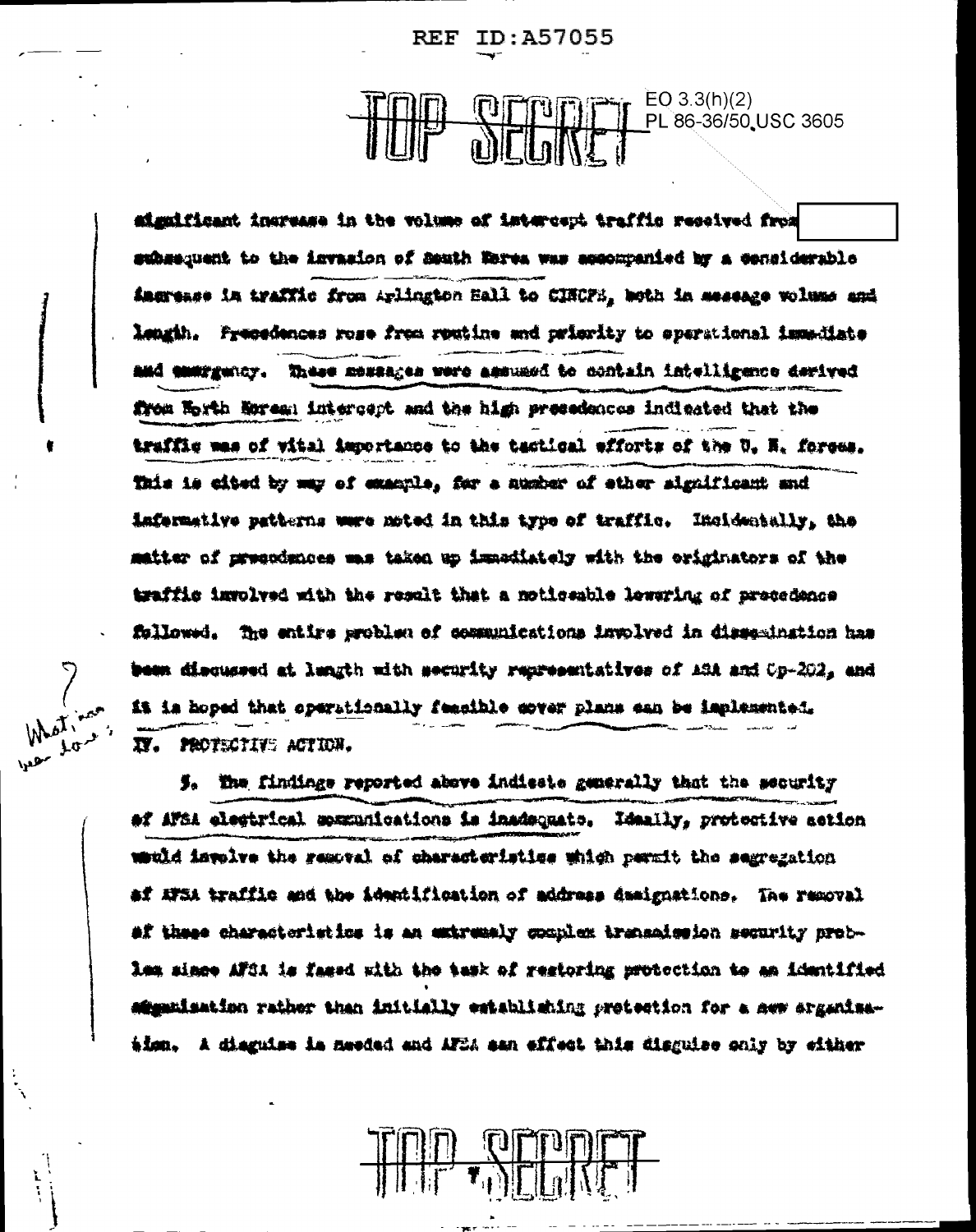**REF ID: A57055** 

patting itself off as one or more enrolated organizations presently in existence or as ene or more new organizations which challenge identification. In either case, the disappearance of the present ferm of AFSA communications wauld coincide with (and may be identified with) the astablishment of AFSA communications in the disguised form. The problem, somewhat oversizplified, is ane of hiding a large object within a small object, and cannot be resolved walses beth objects are joined and all external features of both become identical and are protocted. An ideal example of such a melution would be camplete en-lins ancryption on a trunk circuit used by APSA and a wide variety of other erganizations. It is concluded that it is impossible to remove characteristics which permit segregation of MFBA traffic or the identification ef AFSA address designations, unless wholesale shanges are made in the external theratteristics of mon-MT31 communications, or unless the yelume of AF3A electrical communications is epasiderably reduced.

é. Mussous posaible, AFBA-Ch has taken corrective action en individual aspects of the overall problem. Until such time as a practical solution to the entire problem is advanced, AFSA-O4 proposes to maintain surveillance and Feepwand improvements on specific aspects wherever indicated. Comments and resemmendations on some of the inherent sharasteristics which contribute to the complexity of the problem, but are somewhat beyond the scope of iFSA-O4. are contained in the remaining paragraphs.

7. It is strongly recommended that the requirements for electrical iransalssion of intercept data be earsfully reviewed by competent personnel OTHER THAN THOSE DIRECTLY EMIGLICD IN PROUNCTION ACTIVITIES and that much

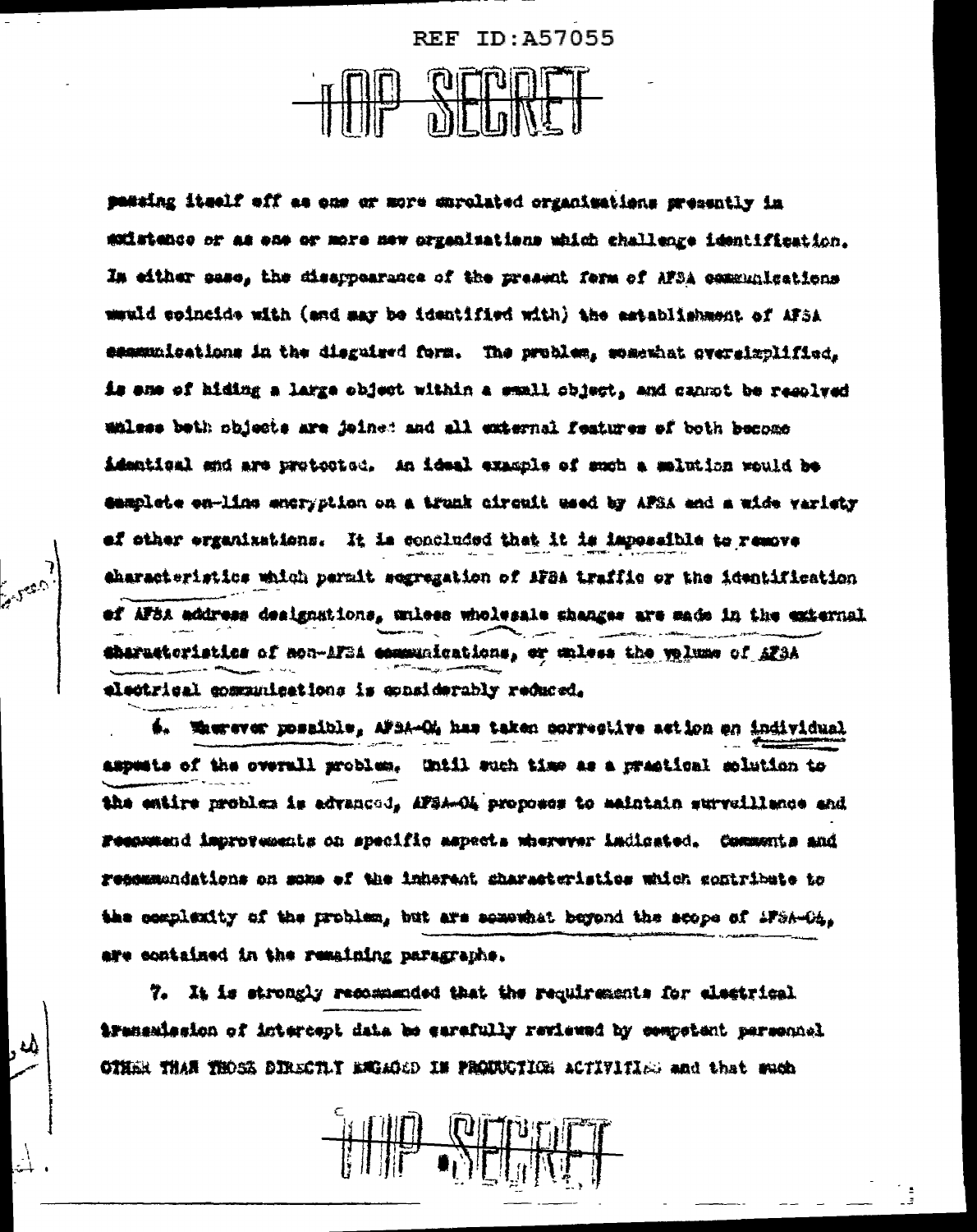57055

Feview he on a continuing periodic basis; that procedures he established, assempanied by intensive permonnel training, to facilitate recognition of emplaitable data in the field; that requirements for transmission by alestrical means be made more realistic in terms of exploitability; that the possibility of establishing an exclusively AFSA sourier sertice to handle the volume of data not immediately exploitable be thoroughly investigated. It is belinged that a courier service could be organized on a mere affective, efficient, reliable and secure basis than is possible under communications esnditions existing today.

#. The cryptoaystem used for the transmission of raw intercupt to Washington is considered baraly administ frem the security standroint. Semignated as HINDRYA, it is a mon-che-time additive key generator, prosemiing the possibilities of molution of peirs of messages in depth whether er not the rotors are known, and, given the retors, the possibility of identifying and setting the roters and switches to permit the reading of traffic in one eryptoperiod if a rotor alignment is transmitted in the slear. It is therefore resomminged that the eryptosystem known as APOLLO (one time use of ASAM 2-1), with the ene-time pad indicator procedure proposed to AFRA-CZ in AFBA-CA D/F dated 26 June 1950, he reconsidered for intercast mae, and that it he placud in effect as moon as possible as an interim system pending the availability of the ASAM  $\theta_s$  a cipher relatively immuno te dapth reading and reconstruction.

9. Any santemplated move of AFIA astivities would provide the first weel opportunity to evercome inherent weeknesses, particularly overt

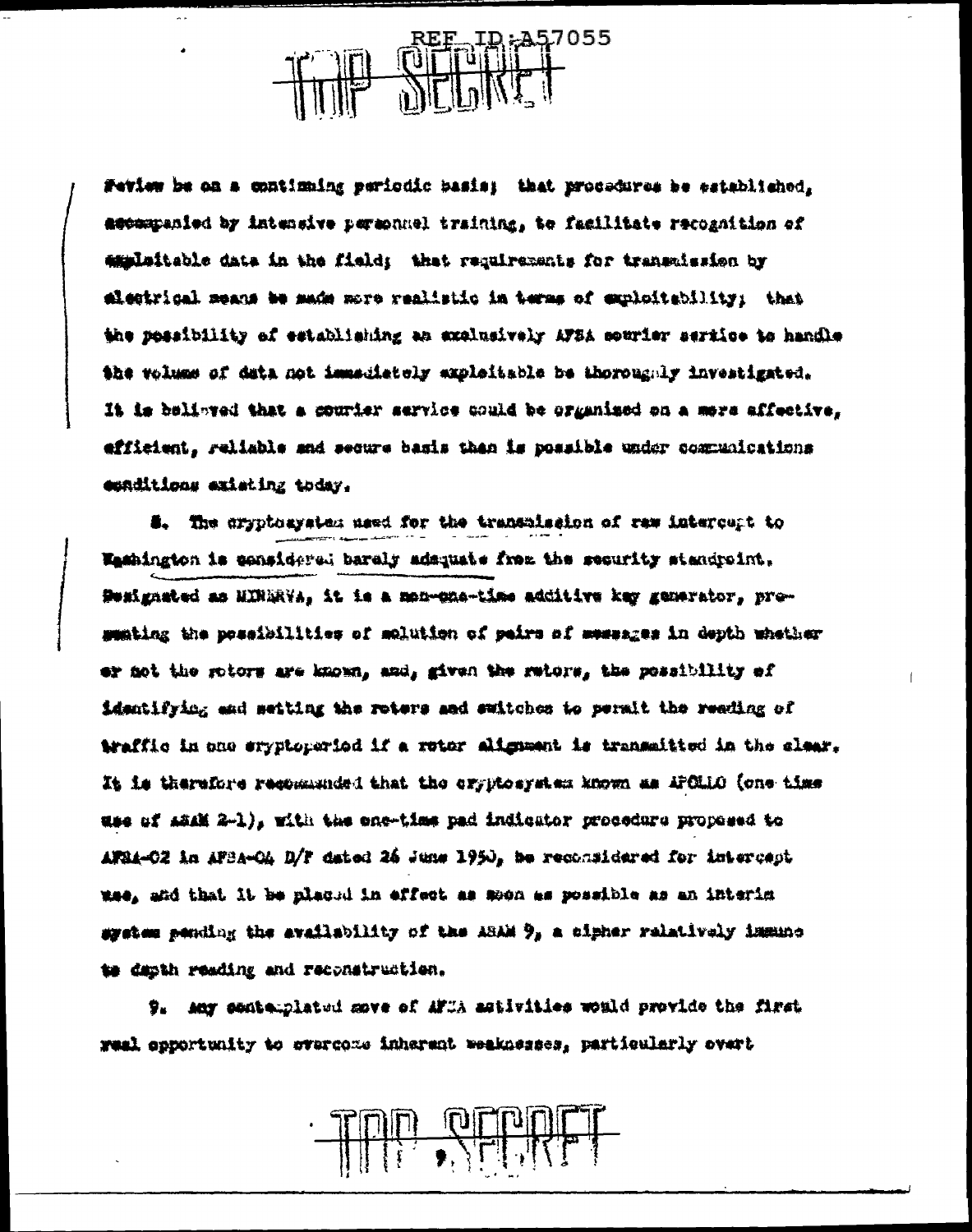$\frac{R^2}{2}$ 

association of esllection and production sotivities with dissusinating agencies. Communications planning should begin condurrently with any sevement plans, and full consideration should be given to transmission sesurity implications.

10. A more secure procedure has been davised for providing external identification of traffic by type, and is ready for discussion. Sowever, it is falt that any external segregation of traffic presents inherent security weaknesses. Ascordingly, it is strongly recommended that AFSA-02 and APSA-13 review the expressed requirement for external segregation and all possible solutions based on revision of in-station handling practices be acapletely exhausted in preference to eantinuing the present procedure ar instituting a new procedure.